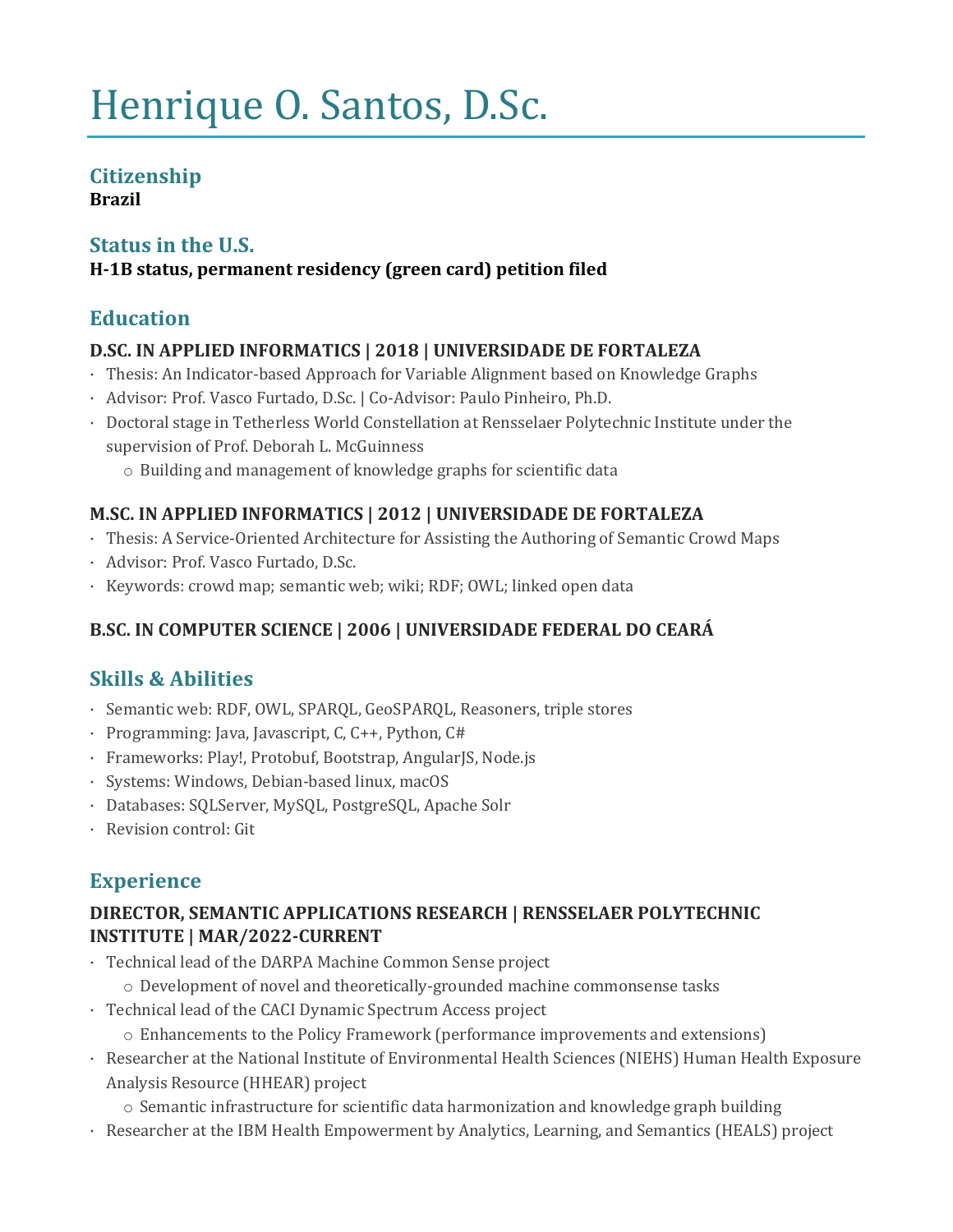$\circ$  Foundations of knowledge graph building techniques for large surveys (National Health and Nutrition Examination Survey - NHANES)

#### **RESEARCH SCIENTIST | RENSSELAER POLYTECHNIC INSTITUTE | SEP/2019-MAR/2022**

- · Technical lead of the DARPA Machine Common Sense project
	- $\circ$  Analysis and integration of machine commonsense benchmarks
	- $\circ$  Experiments about human agreement on commonsense prompts
	- $\circ$  Development of novel and theoretically-grounded machine commonsense tasks
- · Technical lead of the National Spectrum Consortium's Dynamic Spectrum Access project
	- $\circ$  Designed and developed a novel approach for a radio spectrum access control policy framework, based on knowledge graphs, allowing for time-sensitive reasoning of spectrum access requests.
	- o Identified and documented knowledge representation and implementation requirements, in collaboration with radio spectrum domain experts, in support of the National Spectrum Consortium's Dynamic Spectrum Access (DSA) Policy Development project.
	- $\circ$  Presentations to the DSA project's primary grant monitor and associated stakeholders on partial research results and future research directions.
- Prepared reports in multiple levels containing outstanding research and software development accomplishments and progress.
- Supervised undergraduate research position students (URPs) to perform research and produce research products.
- · Co-advised master students in research activities
- $\cdot$  Provided advice and counsel to senior researchers and principal investigators on scientific and other advanced computing methods.

#### **SENIOR SOFTWARE ENGINEER | RENSSELAER POLYTECHNIC INSTITUTE | APR/2018- AUG/2019**

- Co-designed, developed and maintained Rensselaer's semantic data framework and applications in support of semantic data projects.
- $\cdot$  Lead designer and developer of semantic solutions in support of the DSA project.
- Delivered working prototypes for validating novel radio spectrum knowledge representation research approach, in coordination with the DSA primary grant monitor.

#### **I.T. CONSULTANT | BANCO DO NORDESTE DO BRASIL | 2006-2018**

- Designed and developed novel user authentication infrastructure for critical financial transactions based on cutting-edge cryptographic technology, including algorithms (AES-128, RSA, TDES, SHA-512) and hardware APIs.
- Leaded contracts for systems enhancements and development of new ones.
- Coordinated software deliveries and quality assurance.

#### **SYSTEM DEVELOPER | XSEED SOFTWARE & CONSULTORIA | 2003-2006**

 $\cdot$  Major developer for a CASE application for migrating legacy code to newer technologies (Java, C#).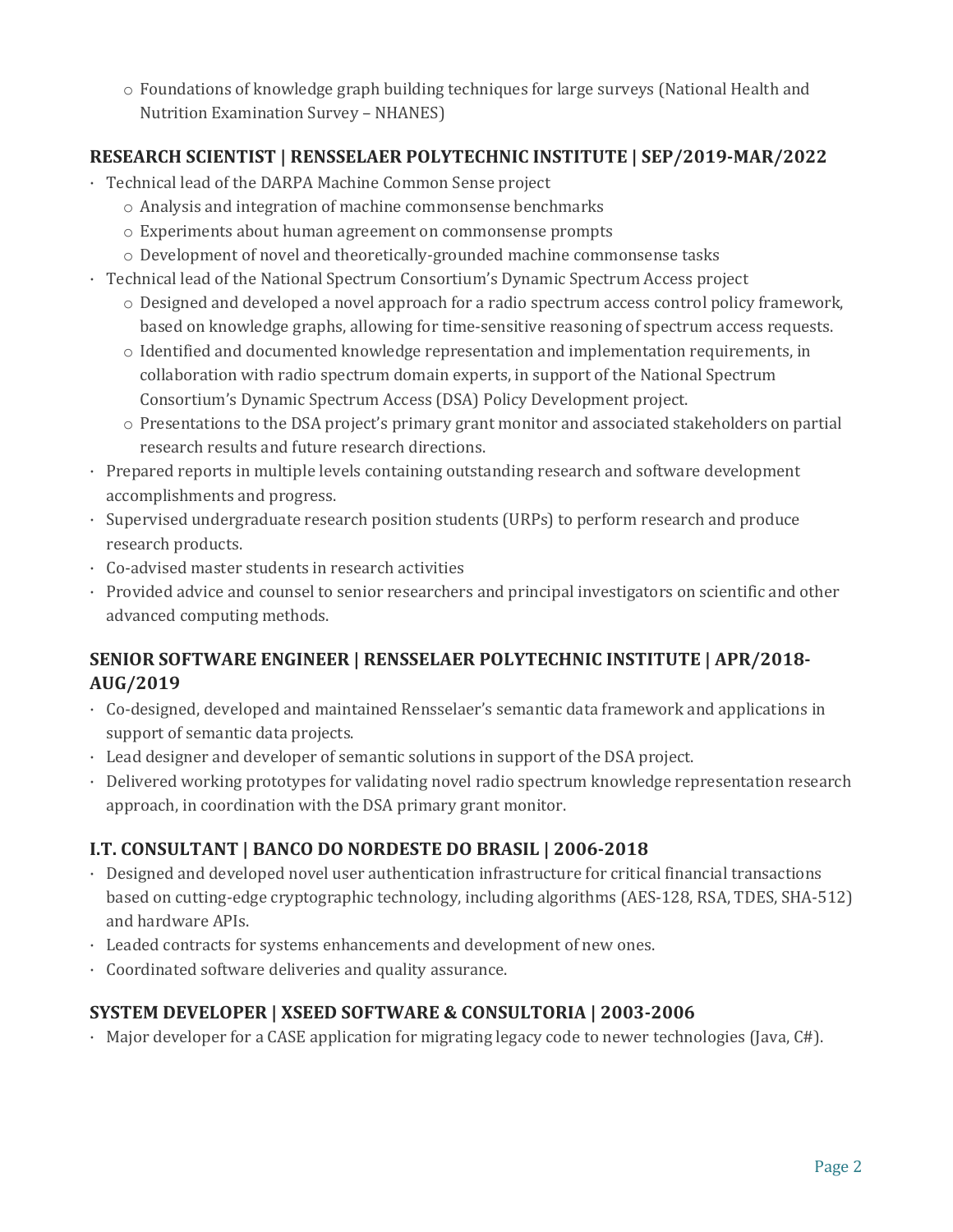# **Teaching Experience**

#### **ARTIFICIAL INTELLIGENCE | UNDERGRAD COURSE | UNIVERSIDADE DE FORTALEZA**

- $\cdot$  Search algorithms, heuristics.
- · Autonomous agents.
- $\cdot$  Ontologies and the Semantic Web.

#### **ALGORITHMS | UNDERGRAD COURSE | UNIVERSIDADE DE FORTALEZA**

- $\cdot$  Programming logic.
- $\cdot$  Programming in Java and C/C++.

## **Experience as Reviewer of Other Works**

- Frontiers in Big Data journal: Review Editor for Data Mining and Management.
- The 21<sup>st</sup> International Semantic Web Conference (ISWC-22) to be held in Hangzhou, China: Doctoral Consortium Program Committee member.
- The 20<sup>th</sup> International Semantic Web Conference (ISWC-21) held in Albany, NY: Posters & Demos Program Committee member.
- · The Thirty-First AAAI Conference on Artificial Intelligence (AAAI-17) held in San Francisco, CA: Subreviewer.
- · The Thirtieth AAAI Conference on Artificial Intelligence (AAAI-16) held in Phoenix, AZ: Sub-reviewer.

# **Scientific and Technological Production**

#### **ARTICLES IN SCIENTIFIC JOURNALS**

- · Kejriwal, M., **Santos, H.**, Mulvehill, A.M., McGuinness, D.L. 2022. Designing a Strong Test for Measuring True Commonsense Reasoning. In: *Nature Machine Intelligence* 4.
- · Santos, H., Kejriwal, M., Mulvehill, A.M., Forbush, G., McGuinness, D.L., 2021. An experimental study measuring human annotator categorization agreement on commonsense sentences. In: *Experimental Results 2*.
- · Rashid, S.M., McCusker, J.P., Pinheiro P., Bax M.P., **Santos, H.**, Stingone, J.A., Das, A.K., McGuinness, D.L. 2020. The Semantic Data Dictionary–An Approach For Describing and Annotating Data. In: *Data intelligence* 4(2), pp.443-486.
- · Furtado, V., Caminha, C., Ayres, L., **Santos, H.**, 2012. Open government and citizen participation in law enforcement via crowd mapping. *IEEE Intelligent Systems*, 27(4), pp.63-69.

#### **COMPLETE WORKS PUBLISHED IN CONFERENCE PROCEEDINGS**

- · **Santos, H.**, Mulvehill, A., Erickson, J.S., McCusker, J.P., Gordon, M., Xie, O., Stouffer, S., Capraro, G., Pidwerbetsky, A., Burgess, J., Berlinsky, A., Turck, K., Ashdown, J., McGuinness, D.L., 2020. A Semantic Framework for Enabling Radio Spectrum Policy Management and Evaluation. In: The Semantic Web -*ISWC 2020.*
- · Pinheiro, P., Bax, M. P., **Santos, H.**, Rashid, S.M., Liang, Z., Liu, Y., McCusker, J. P., McGuinness, D. L., 2018. Annotating Diverse Scientific Data With HAScO. In *Seminar on Ontology Research in Brazil 2018*, São Paulo, SP, Brazil.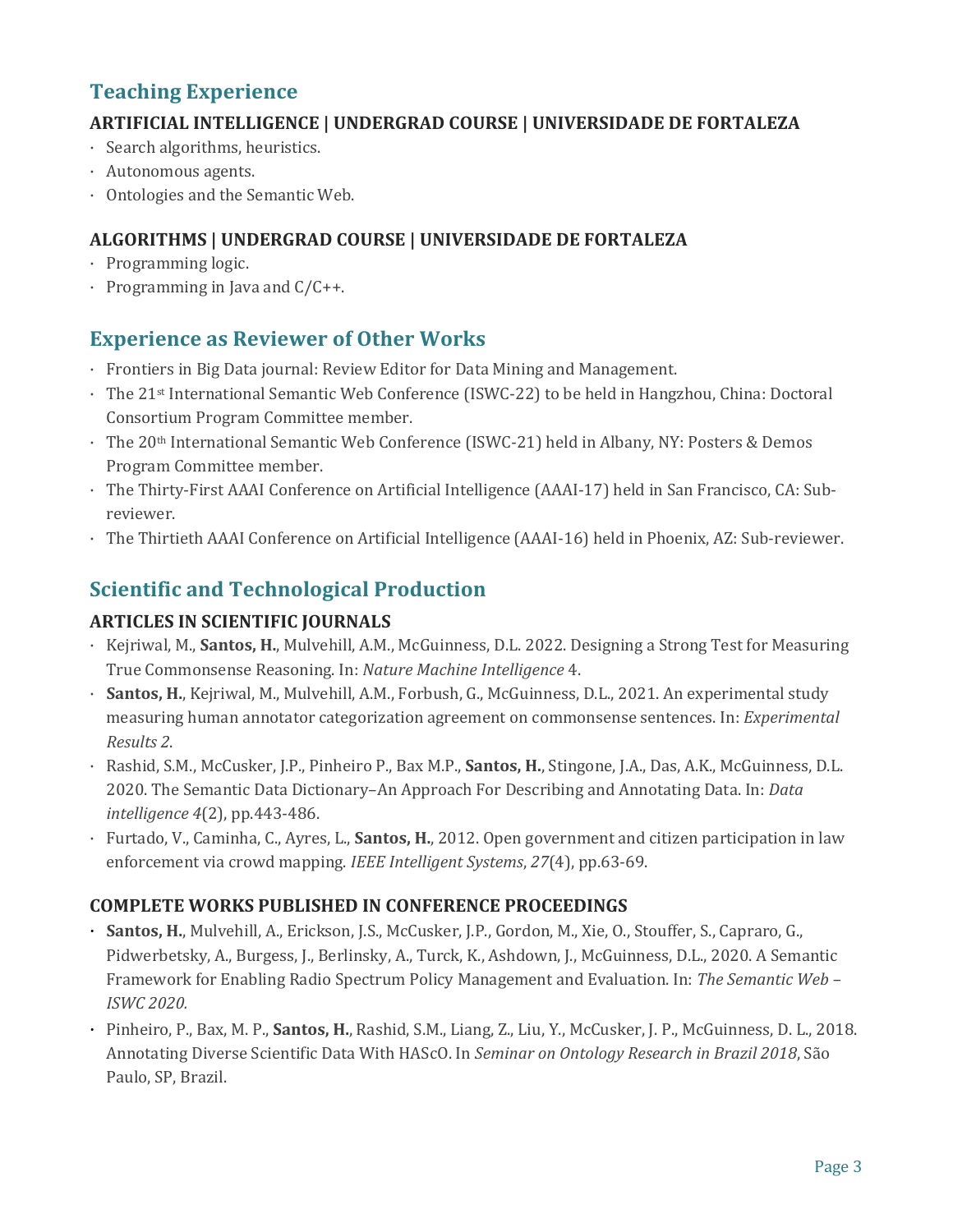- **Santos, H.**, Dantas, V., Furtado, V., Pinheiro, P., McGuinness D.L., 2017. From Data to City Indicators: A Knowledge Graph for Supporting Automatic Generation of Dashboards. In *Proceedings of the* 14<sup>th</sup> *Extended Semantic Web Conference*, Portorož, Slovenia.
- · **Santos, H.**, Furtado, V., Pinheiro, P., McGuinness, D.L., 2015. Contextual data collection for smart cities. In *Proceedings of the Sixth Workshop on Semantics for Smarter Cities*, Bethlehem, PA.
- · Pinheiro, P., McGuinness, D.L., **Santos, H.**, 2015. Human-aware sensor network ontology: semantic support for empirical data collection. In *Proceedings of the 5th Workshop on Linked Science*, Bethlehem, PA.
- **Santos, H.**, Furtado, V., 2012. A Service-oriented architecture for assisting the authoring of semantic crowd maps. In *Advances in Artificial Intelligence-SBIA 2012* (pp. 32-41), Curitiba, PR, Brazil.
- · Tavares, J., Furtado, V., **Santos, H.**, de Vasconcelos, E., 2012. D2RCrime: A Tool for Helping to Publish Crime Reports on the Web from Relational Data. In: *Proceedings of the 7th International Conference on Semantic Technologies for Intelligence, Defense, and Security, Fairfax, VA.*
- · Tavares, J., Furtado, V., **Santos, H.**, de Vasconcelos, E., 2011. Open Government in Law Enforcement: Assisting the publication of Crime Occurrences in RDF from Relational Data. In: *AAAI 2011 Fall Symposium* on Open Government Knowledge: AI Opportunities and Challenges, Arlington, VA.

#### **SHORT WORKS PUBLISHED IN CONFERENCE PROCEEDINGS**

- **Santos, H.**, Pinheiro, P., McGuinness, D.L., 2022. Knowledge Graph Construction from Data, Data Dictionaries, and Codebooks: the National Health and Nutrition Examination Surveys Use Case. In 4th *U.S. Semantic Technologies Symposium (US2TS)*.
- **Santos, H.**, McCusker, J. P., McGuinness, D.L., 2021. Geospatial Reasoning with Shapefiles for Supporting Policy Decisions. In *4th International Workshop on Geospatial Linked Data @ESWC-21*.
- · Falkow, M., **Santos, H.**, McGuinness, D.L. Towards a Domain-Agnostic Computable Policy Tool. In: ESWC 2021 Posters & Demos.
- **Santos, H.**, Gordon, M., Liang, Z., Forbush, G., McGuinness, D.L., 2021. Exploring and Analyzing Machine Commonsense Benchmarks. In: *Commonsense Knowledge Graphs Workshop @AAAI-21.*
- · **Santos, H.**, Mulvehill, A., Erickson, J.S., McCusker, J.P., Gordon, M., Xie, O., Stouffer, S., Capraro, G., Pidwerbetsky, A., Burgess, J., Berlinsky, A., Turck, K., Ashdown, J., McGuinness, D.L., 2020. The Dynamic Spectrum Policy Framework in Action. In: *ISWC 2020 Posters, Demos, and Industry Tracks.*
- · Pinheiro, P., **Santos, H.**, Liang, Z., Liu, Y., Rashid, S.M., McGuinness, D. L., Bax, M. P., 2018. HADatAc: A Framework for Scientific Data Integration using Ontologies. In *The 17th International Semantic Web Conference, 2018, Monterey, CA*.
- **Santos, H.**, 2017. Enabling Data Analytics from Knowledge Graphs. In *Proceedings of the Doctoral Consortium at the 16th International Semantic Web Conference*, Vienna, Austria.

#### **WORKS UNDER REVIEW**

- **Santos, H.**, Shen, K., Mulvehill, A.M., Razeghi, Y., McGuinness, D.L., Kejriwal, M., 2022. A Theoretically Grounded Benchmark for Evaluating Machine Commonsense.
- **Santos, H.**, McCusker, J.P., Erickson, J.S., Mulvehill, A.M., Seneviratne, O., McGuinness, D.L., 2022. Towards Computable and Explainable Policies Using Semantic Web Standards.